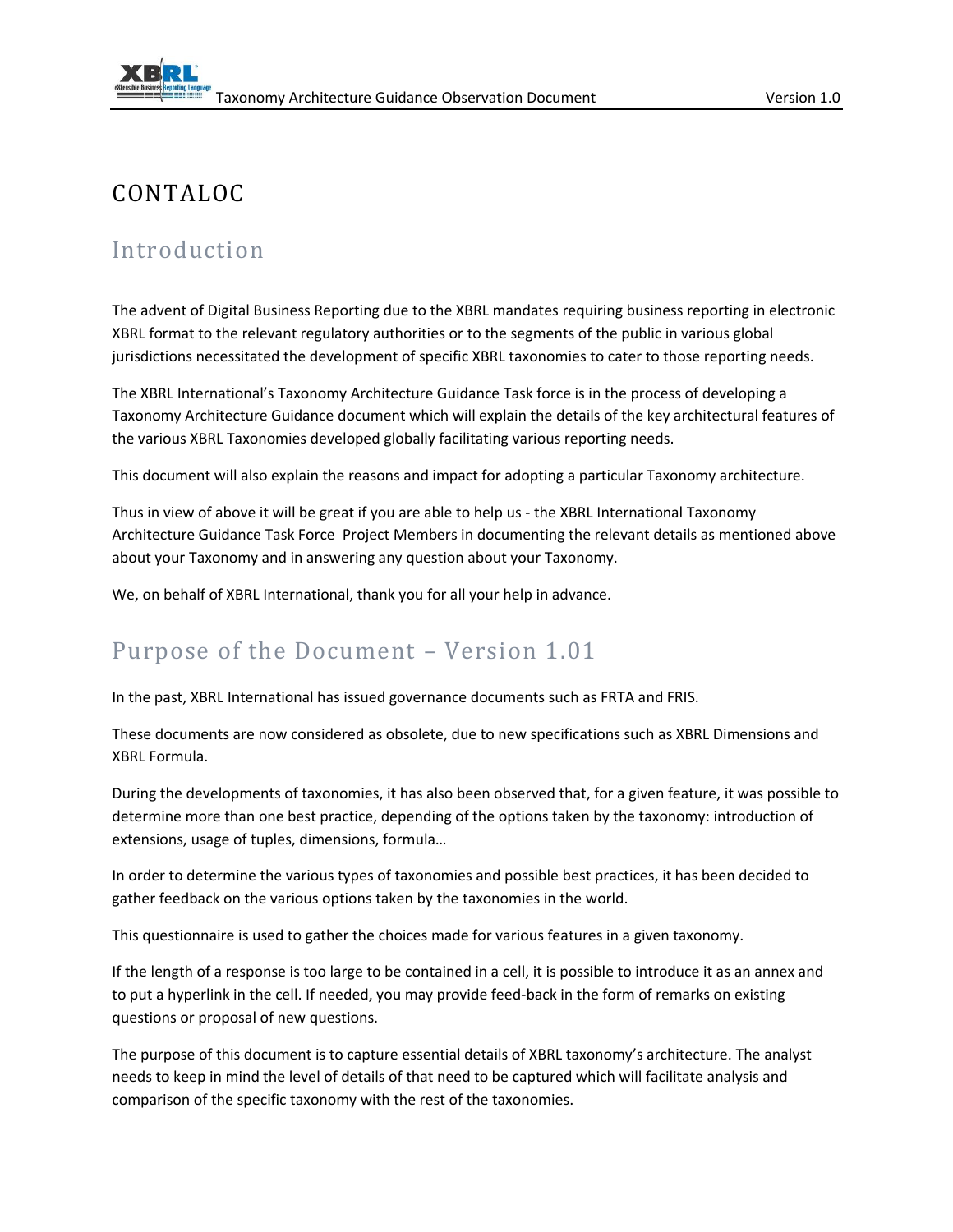

Please note that the items marked with **\*** were considered as mandatory to report.

## General

|   | 1.0   | Context of the taxonomy<br>If needed, explanations about the taxonomy and its context                                                                                                                                                                                                                                                                                                                                            | Cuentas anuales de las entidades<br>locales y sus organismos<br>autónomos.                                                                                                                                                                                                                             |
|---|-------|----------------------------------------------------------------------------------------------------------------------------------------------------------------------------------------------------------------------------------------------------------------------------------------------------------------------------------------------------------------------------------------------------------------------------------|--------------------------------------------------------------------------------------------------------------------------------------------------------------------------------------------------------------------------------------------------------------------------------------------------------|
| * | 1.1   | Purpose of the taxonomy (disclosure/GAAP)<br>What is the purpose of the taxonomy? Is it for Business reporting?<br>Financial reporting? External disclosures? Corporate actions? Or<br>does it represent the accounting standards of a jurisdiction?                                                                                                                                                                             | Rendición de las cuentas anuales de<br>las entidades locales y sus<br>organismos autónomos a los<br>órganos de control externo.                                                                                                                                                                        |
|   | 1.2   | Type of data represented<br>Related to 1.1, what kind of data does the taxonomy store? Is it<br>business reporting data? Transactional data? Or both, does it have<br>numbers or textual content or both?                                                                                                                                                                                                                        | Informes de cuentas.<br>Contenido numérico y textual.                                                                                                                                                                                                                                                  |
|   | 1.3   | Closed or open taxonomy? Extensions allowed?<br>Has the taxonomy been used to be closed or open? Is it being used<br>in a mandate where extensions to the taxonomy are allowed? Are<br>the extensions mandatory?                                                                                                                                                                                                                 | Taxonomía abierta. Admite<br>extensiones siempre que se<br>garantice la coherencia con la<br>taxonomía original, de forma que<br>los nuevos elementos creados o<br>"extendidos" no presenten<br>contradicciones ni duplicidades.                                                                       |
|   | 1.4   | Stakeholders of the taxonomy.<br>Who are the owners, and users of the taxonomy? For example, a<br>GAAP taxonomy adopted by a securities regulator, and extended to<br>have its own reporting requirements and being used by companies<br>to report, and investors to consume data will have stakeholders like<br>the accounting standards setter, securities regulator, reporting<br>platform creator, companies, investors etc. | Definida por la Intervención<br>General de la Administración del<br>Estado, analizada y tramitada en el<br>seno de la Asociación XBRL España.<br>Sus potenciales usuarios son las<br>entidades locales y sus organismos<br>autónomos, así como sus<br>correspondientes órganos de<br>control externos. |
|   | 1.5   | <b>Business case details</b><br>The business requirements could be a very detailed response added<br>as an annexure, like the given example.                                                                                                                                                                                                                                                                                     |                                                                                                                                                                                                                                                                                                        |
|   | 1.5.1 | Number of expected users<br>Number of users of this taxonomy, including all stakeholders.                                                                                                                                                                                                                                                                                                                                        | La taxonomía está dirigida a las más<br>de trece mil entidades locales y a<br>sus más de mil setecientos<br>organismos autónomos, así como a<br>los órganos de control externo a los<br>que han de rendir sus cuentas.                                                                                 |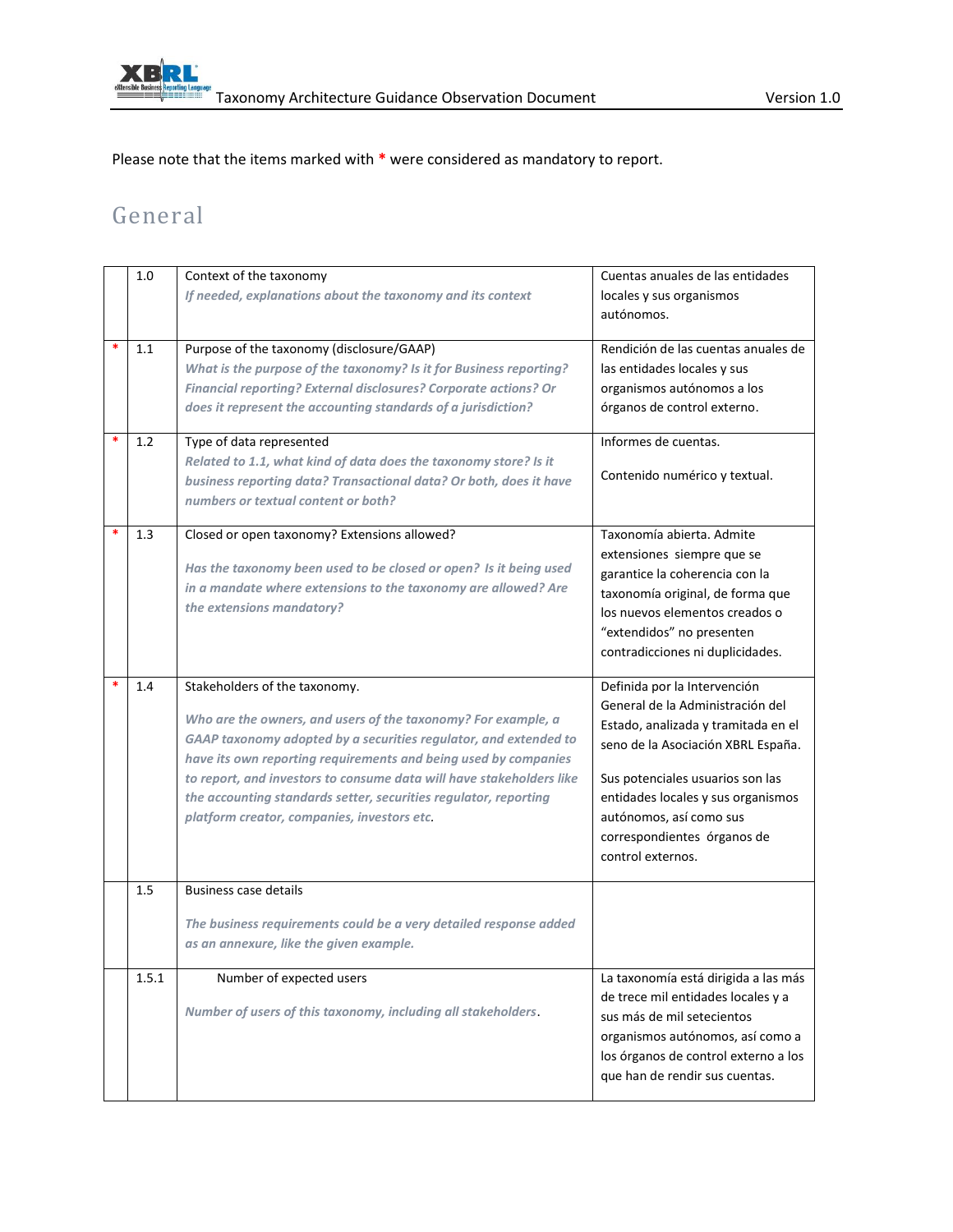

|   | 1.5.2 | <b>Expected Costs</b>                                                                                                                                                                                              |                                                                                                                                                                                                                                                                                                     |
|---|-------|--------------------------------------------------------------------------------------------------------------------------------------------------------------------------------------------------------------------|-----------------------------------------------------------------------------------------------------------------------------------------------------------------------------------------------------------------------------------------------------------------------------------------------------|
|   |       | Costs that have incurred, any budgetary details if available.                                                                                                                                                      |                                                                                                                                                                                                                                                                                                     |
|   | 1.5.3 | <b>Quantified Benefits</b>                                                                                                                                                                                         |                                                                                                                                                                                                                                                                                                     |
|   |       | Were they any quantified benefits achieved once the XBRL system                                                                                                                                                    |                                                                                                                                                                                                                                                                                                     |
|   |       | was adopted? Fill only if available and relevant to the taxonomy.                                                                                                                                                  |                                                                                                                                                                                                                                                                                                     |
|   | 1.5.4 | <b>Other Expected Benefits</b>                                                                                                                                                                                     | Servir de soporte electrónico<br>normalizado de las cuentas<br>anuales de entidades locales y<br>sus organismos autónomos.<br>Facilitar la rendición telemática.<br>Facilitar el análisis de la<br>información por medios<br>informáticos.<br>Constituir un entorno<br>armonizado a nivel nacional. |
|   | 1.5.5 | Actual experience as compared to above expectations                                                                                                                                                                |                                                                                                                                                                                                                                                                                                     |
|   | 1.5.6 | Other                                                                                                                                                                                                              |                                                                                                                                                                                                                                                                                                     |
|   |       |                                                                                                                                                                                                                    |                                                                                                                                                                                                                                                                                                     |
|   |       |                                                                                                                                                                                                                    |                                                                                                                                                                                                                                                                                                     |
|   | 1.6   | How mature is the taxonomy?                                                                                                                                                                                        |                                                                                                                                                                                                                                                                                                     |
| * | 1.6.1 | Number of versions<br>Number of versions of the taxonomy that have been created, what<br>was the frequency of version creation?                                                                                    | $\mathbf{1}$                                                                                                                                                                                                                                                                                        |
| * | 1.6.2 | Time since used<br>Since how long the current taxonomy in question has been used? All<br>the versions, if possible you could provide a version breakdown.                                                          | Fecha de emisión: 2010-01-20                                                                                                                                                                                                                                                                        |
|   | 1.6.3 | Number of instances                                                                                                                                                                                                | $\mathbf{1}$                                                                                                                                                                                                                                                                                        |
|   |       |                                                                                                                                                                                                                    |                                                                                                                                                                                                                                                                                                     |
| ∗ | 1.7   | <b>Base Language?</b><br>What is the base language of the taxonomy? Which means what<br>language are the XML tags, and the documentation created in?<br>What are the other language labels does the taxonomy have? | Español                                                                                                                                                                                                                                                                                             |
|   | 1.8   | Is there a filing manual? Taxonomy guidance document?                                                                                                                                                              | Sí. Accesible desde la página web                                                                                                                                                                                                                                                                   |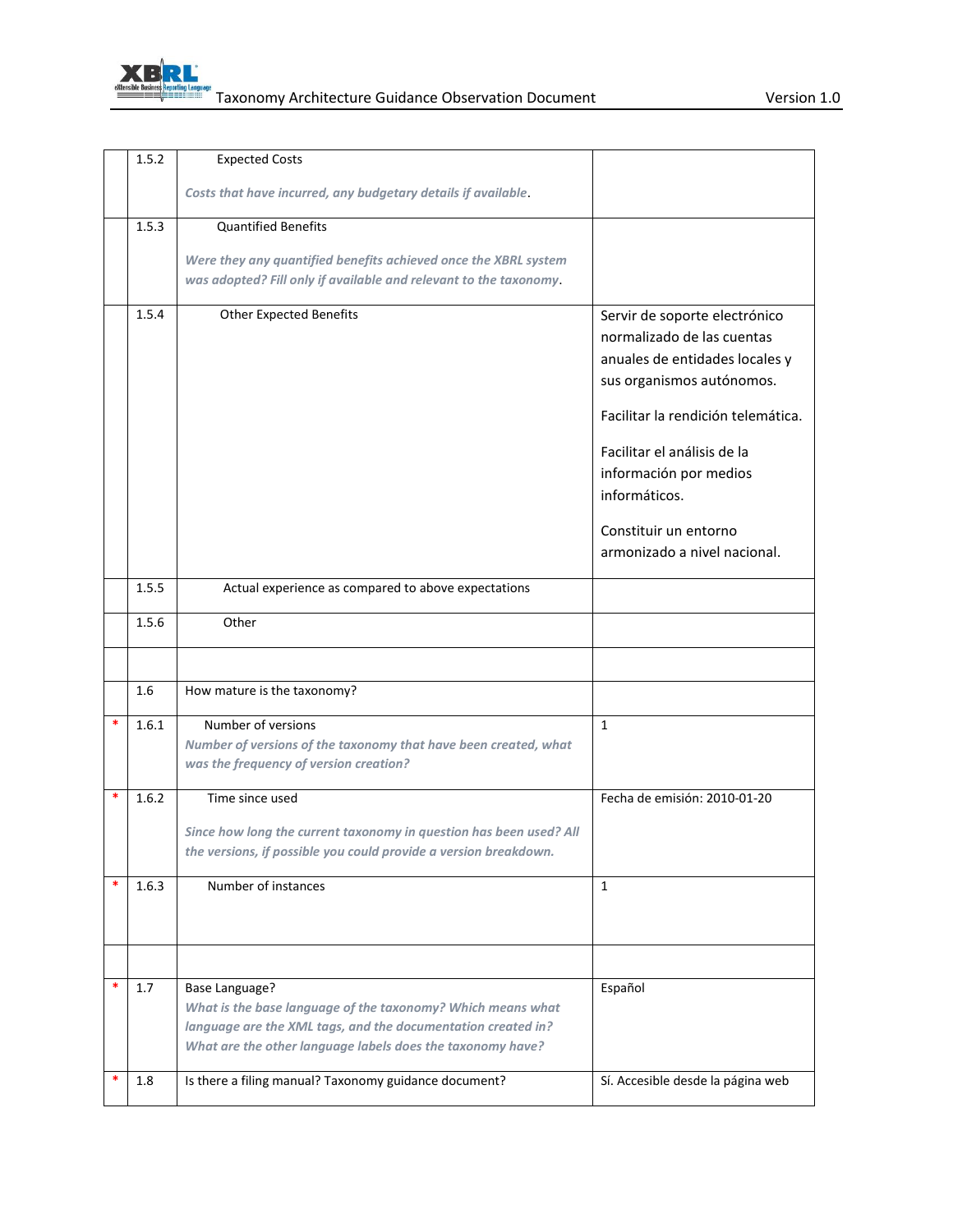

|   |      | Has a filing manual been provided? How detailed is it in terms of              | de la taxonomía:                  |
|---|------|--------------------------------------------------------------------------------|-----------------------------------|
|   |      | providing taxonomy details? Attach the document or link to access              |                                   |
|   |      | the document if possible.                                                      | Enlace a taxonomía                |
| * | 1.9  | <b>Statistics</b>                                                              |                                   |
|   |      | Total number of concepts                                                       | 1624                              |
|   |      | Primary item                                                                   | 1368                              |
|   |      | <b>Dimensions</b>                                                              |                                   |
|   |      | Hypercubes                                                                     |                                   |
|   |      | Domain members                                                                 |                                   |
|   |      | <b>Tuples</b>                                                                  | 256                               |
|   |      | Others                                                                         |                                   |
|   | 1.10 | Industries covered?                                                            | Contabilidad local                |
|   |      | What are industries covered? Provide as standard names as you can.             |                                   |
|   | 1.12 | Common reporting practices included?-Are concepts defined on                   | Instrucciones de los modelos      |
|   |      | common reporting practices or standards or both?                               | Normal, Simplificado y Básico de  |
|   |      | Some taxonomies, especially financial reporting do not contain                 | Contabilidad Local, aprobadas por |
|   |      | common reporting elements. Mention if they do or they don't.                   | las respectivas Órdenes del       |
|   |      |                                                                                | Ministro de Economía y Hacienda,  |
|   |      |                                                                                | de 23 de noviembre de 2004        |
| * | 1.13 | XII recognition status                                                         |                                   |
|   | 1.14 | Other comments                                                                 |                                   |
|   | 1.15 | Link to the taxonomy                                                           | Enlace a taxonomía                |
|   |      | If the taxonomy is publicly available, please specify where it can be<br>found |                                   |

# Overall Architecture

| 2.1 | Entry points                                                    | Tres puntos de entradas en función del  |
|-----|-----------------------------------------------------------------|-----------------------------------------|
|     |                                                                 |                                         |
|     |                                                                 | modelo de contabilidad:                 |
|     | Single, Multiple, No Specific Entry points example COREP        |                                         |
|     | <b>Taxonomy? How many?</b>                                      | CuentaEntidadLocalNormal                |
|     |                                                                 | CuentaEntidadLocalSimplificado          |
|     | By industry, by standards, by type of period, by type of entity | CuentaEntidadLocalBasico                |
|     | (related to proportionality), by language(s)                    |                                         |
|     |                                                                 | Los nombres de los ficheros no incluyen |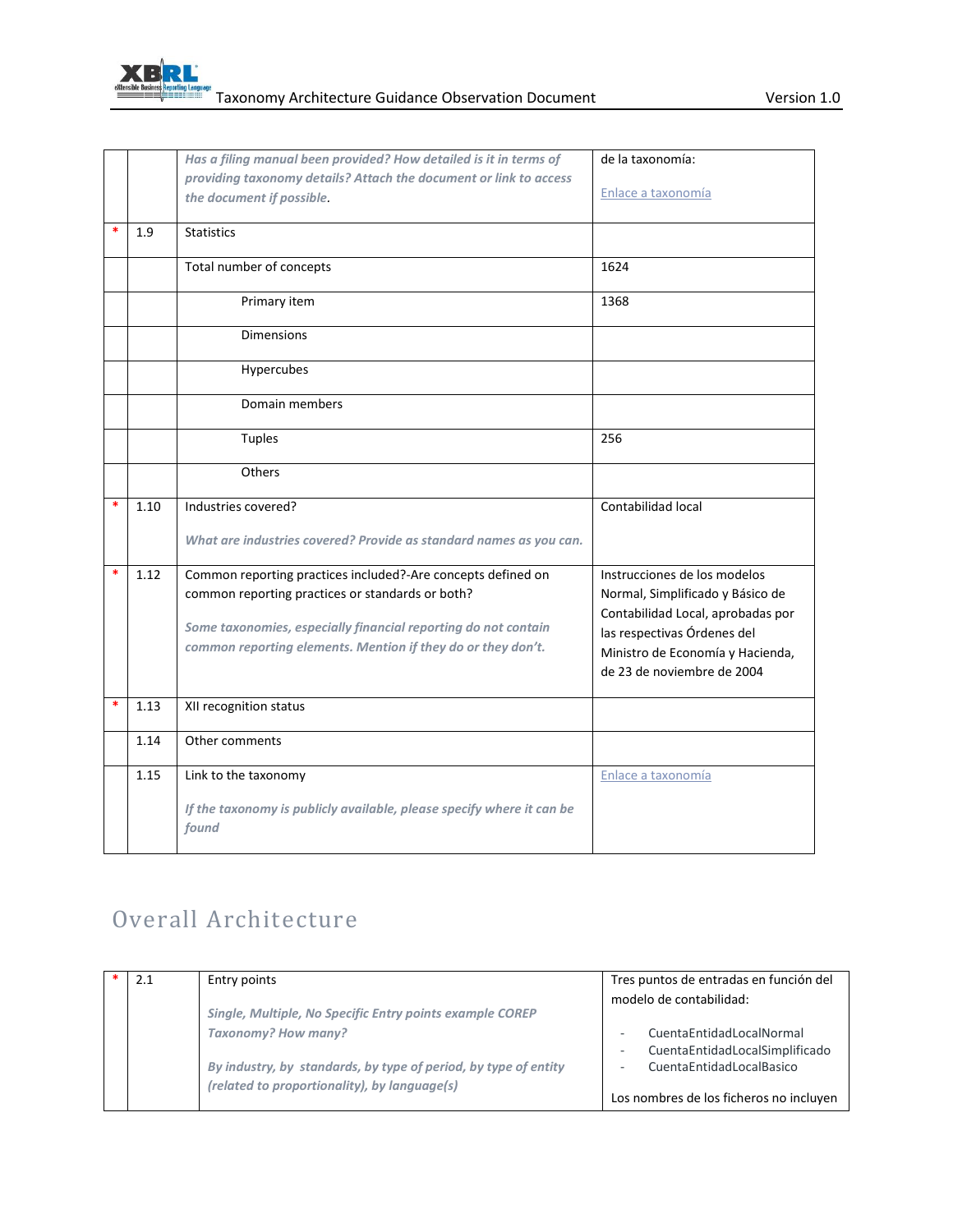

|     | Minimum tagging entry-point                                                                                                          | referencia a la versión.                                                       |
|-----|--------------------------------------------------------------------------------------------------------------------------------------|--------------------------------------------------------------------------------|
|     | Could be used directly (clarification required)                                                                                      |                                                                                |
|     |                                                                                                                                      |                                                                                |
|     | Includes version information in filenames (e.g. date)                                                                                |                                                                                |
| 2.2 | Folder & file structure                                                                                                              | Los conceptos se agrupan en                                                    |
|     | How are the schema and linkbase files created? How are the                                                                           | subdominios y se distribuyen dentro de<br>módulos jerárquicos. Cada subdominio |
|     | segregated? How are they stored in a folder? You could add the                                                                       | tiene sus propias siglas que se utilizan                                       |
|     | folder structure diagram to the annexure for details.                                                                                | para nombrar las carpetas y ficheros de                                        |
|     |                                                                                                                                      | la taxonomía.                                                                  |
| 2.3 | Is the architecture based on a form design?                                                                                          | Sí.                                                                            |
|     | Does the taxonomy architecture directly mimic the disclosure                                                                         |                                                                                |
|     | forms? Which means that the linkbase structures, folder                                                                              |                                                                                |
|     | structures, schema files, labels etc will be form specific, this could                                                               |                                                                                |
|     | also mean that there might not be normalization done across                                                                          |                                                                                |
|     | forms. Provide your comments and observations.                                                                                       |                                                                                |
| 2.4 | How have namespaces been used within the taxonomy?                                                                                   | Cada namespace contiene el módulo y                                            |
|     |                                                                                                                                      | jerarquía al que pertenecen sus                                                |
|     | Does the namespace signify anything in the taxonomy? What<br>does it represent?                                                      | elementos.                                                                     |
|     |                                                                                                                                      | Representan: El modelo normal, el                                              |
|     |                                                                                                                                      | modelo simplificado y el modelo básico.                                        |
|     |                                                                                                                                      |                                                                                |
| 2.5 | Is the taxonomy in one namespace? Are different 'sections' of the<br>'same' taxonomy in different namespaces? Are there multiple     | Existe un namespace por cada módulo<br>de información dentro de la taxonomía.  |
|     | namespaces from importing external taxonomies?                                                                                       |                                                                                |
|     |                                                                                                                                      |                                                                                |
|     |                                                                                                                                      |                                                                                |
| 2.6 | Versioning methodology?                                                                                                              | El namespace de cada modulo contiene                                           |
|     | Versions include date?                                                                                                               | la fecha de la versión a que                                                   |
|     |                                                                                                                                      | corresponde.                                                                   |
|     | Renaming of files for new versions                                                                                                   | En la actualidad solo existe la versión                                        |
|     | Do element names remain constant over taxonomy versions?                                                                             | inicial.                                                                       |
|     | Frequency of new versions                                                                                                            |                                                                                |
| 2.7 | To what extent are context periods expected to vary throughout                                                                       | No. Los contextos representan                                                  |
|     | the report? e.g. current reporting period and comparative                                                                            | fundamentalmente un ejercicio                                                  |
|     | reporting periods                                                                                                                    | contable que es, por lo general, un año.                                       |
| 2.8 | Conformance to FRTA                                                                                                                  | Sí en su mayoría. Con excepción de la                                          |
|     |                                                                                                                                      | regla 4.3.2. En algunos de los esquemas                                        |
|     | Is the taxonomy complying with FRTA, or intends to comply with<br>FRTA. If it does not what kind of clauses of FRTA or exactly which | de la taxonomía la longitud de los                                             |
|     | ones it does not comply with. Do they have it documented?                                                                            | prefijos de espacios de nombres excede                                         |
|     |                                                                                                                                      | los 12 caracteres. No obstante, se ha<br>optado por mantener estos prefijos,   |
|     |                                                                                                                                      |                                                                                |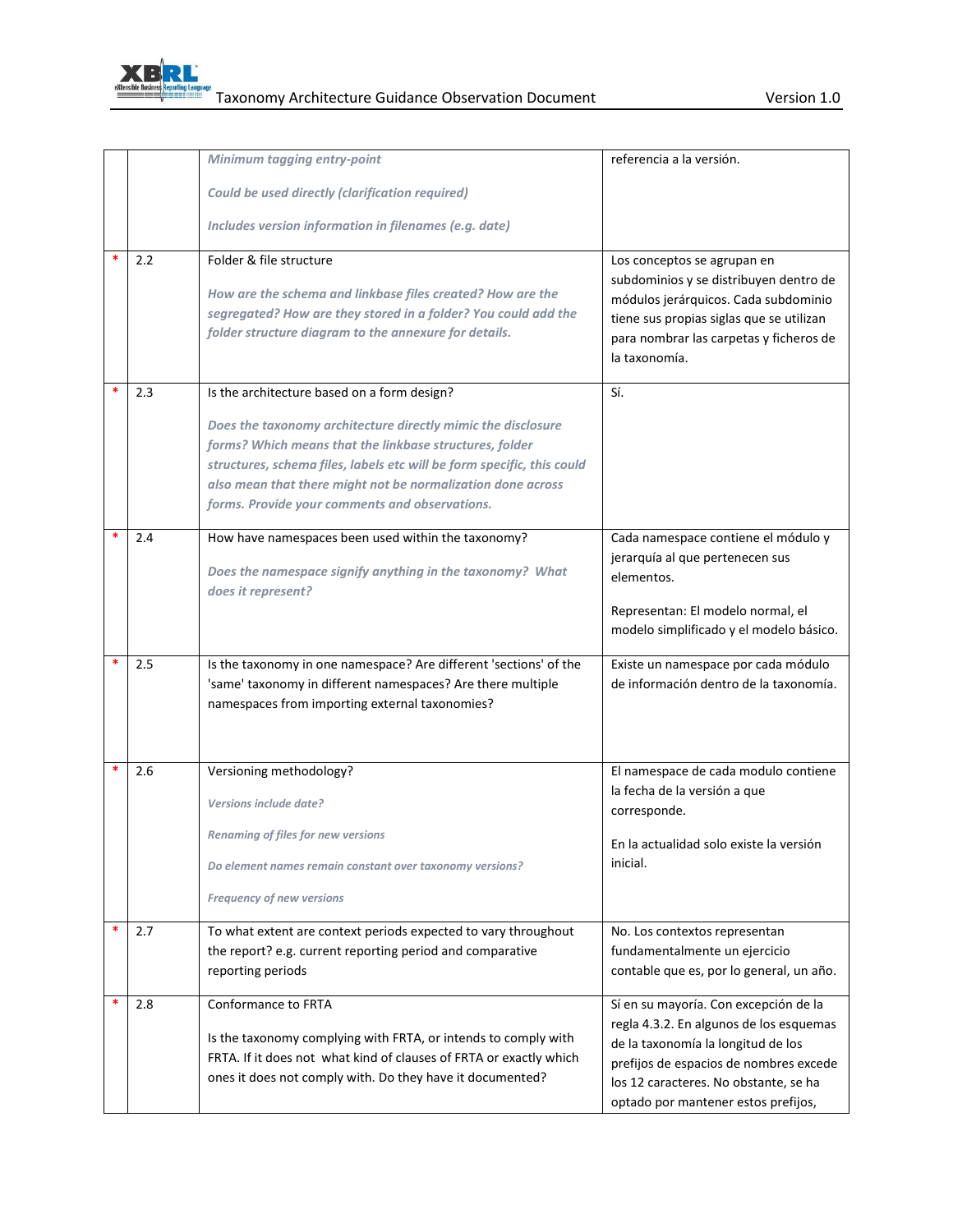

|   |      |                                                                                                                                                              | puesto que sirven para identificar el<br>módulo y modelo contable a que<br>pertenece el esquema.                                               |
|---|------|--------------------------------------------------------------------------------------------------------------------------------------------------------------|------------------------------------------------------------------------------------------------------------------------------------------------|
| * | 2.9  | Conformance to any other best practices (GFM, EFM etc.)                                                                                                      |                                                                                                                                                |
| * | 2.10 | What meaning is ascribed to the Entity context element?                                                                                                      | El contexto contiene el NIF de la<br>entidad, el nombre de la taxonomía, la<br>versión y el ejercicio contable a que se<br>refieren los datos. |
|   | 2.11 | Whether there is separate documentation reflecting on the<br>architecture of the Taxonomy and location of the document? Or<br>everything is in the same one. | Enlace a taxonomía                                                                                                                             |
|   |      |                                                                                                                                                              |                                                                                                                                                |

# Details

### **Schema**

| 3.1 | Naming convention for element names?<br>What is the naming convention of the element name? Is some<br>convention being followed? Is it LC3 or have the authors created their<br>own convention, if yes then what is the convention and what purpose<br>does this convention serve. | Se ha utilizado L3C, incluyendo en<br>el nombre el módulo al que<br>pertenece el concepto. |
|-----|------------------------------------------------------------------------------------------------------------------------------------------------------------------------------------------------------------------------------------------------------------------------------------|--------------------------------------------------------------------------------------------|
| 3.2 | Are namespaces stable across versions of the taxonomy?                                                                                                                                                                                                                             | Si                                                                                         |
| 3.3 | Is the balance attribute used to define the monetary items?                                                                                                                                                                                                                        | No                                                                                         |
| 3.4 | Are there concept(s) which should be normally negative?                                                                                                                                                                                                                            | Si                                                                                         |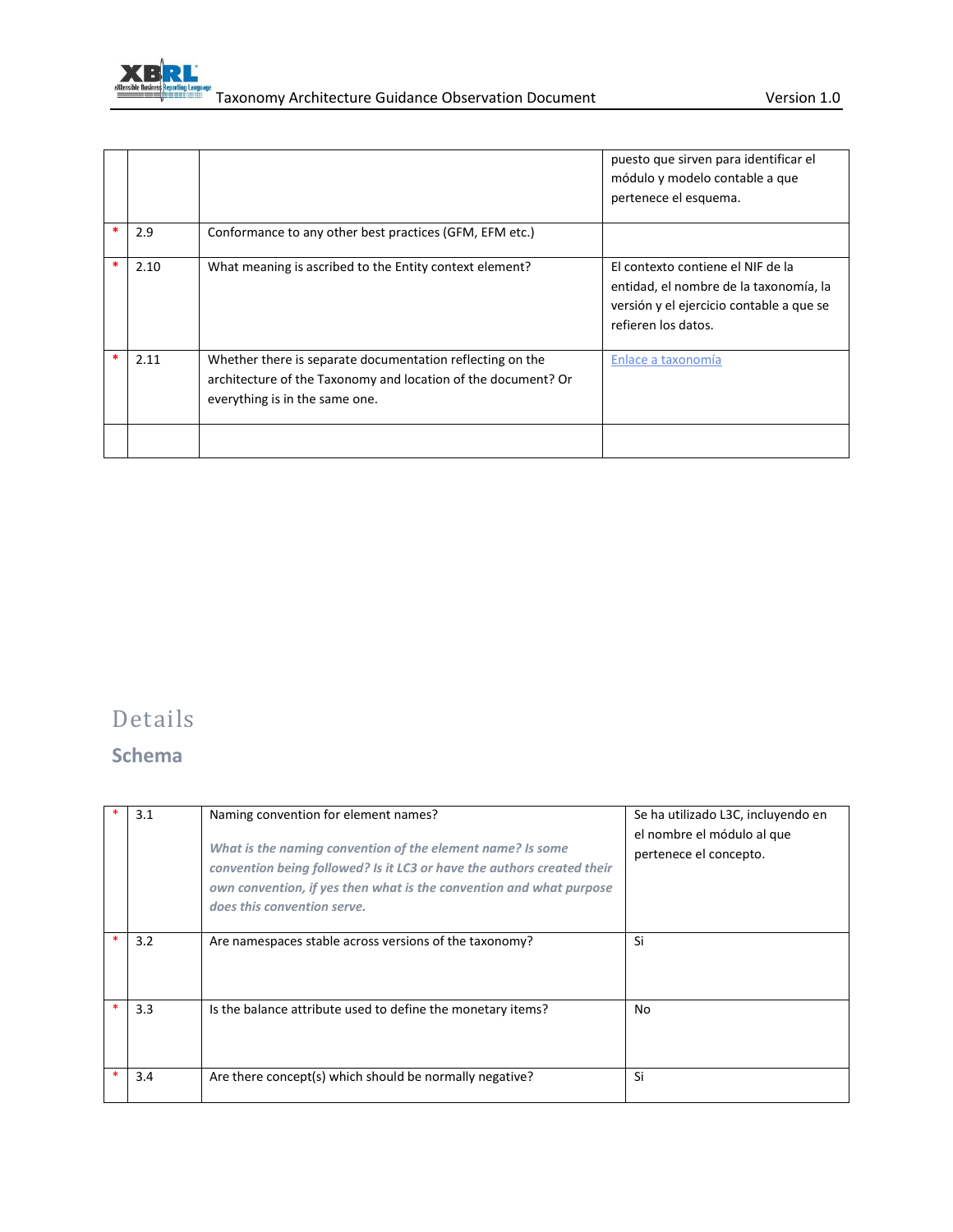

|        | 3.5  | Have any additional XBRL standard data types (apart from the normally<br>used monetary, shares etc?), have the non-num and num data types<br>libraries be used? | Fundamentalmente todos los datos<br>son monetarios, cadenas, fechas o<br>numéricos.                  |
|--------|------|-----------------------------------------------------------------------------------------------------------------------------------------------------------------|------------------------------------------------------------------------------------------------------|
|        |      | Have any new unconventional data types created.                                                                                                                 | Aunque se han creado tipos<br>específicos para casos especiales.                                     |
|        | 3.5  | Is the type registry schema (dtr.xsd) used?                                                                                                                     | No                                                                                                   |
|        | 3.6  | New arcroles?<br>Have any ne arcoles been created? If yes, then which linkbases are<br>they being used and why have they been created?                          | No                                                                                                   |
|        | 3.7  | Separate schema files for element declarations? If so, then what are<br>they criteria of differentiation?                                                       | Sí. Agrupados los conceptos en<br>función del tipo de información de<br>la cuenta a que se refieren. |
|        | 3.8  | Dimensional and non-dimensional elements - are defined in same<br>schema? Or separate schema                                                                    | No se han definido dimensiones.                                                                      |
| $\ast$ | 3.9  | Have any new attributed been created?                                                                                                                           | No                                                                                                   |
|        | 3.10 | Do the attributes require software applications to custom build an<br>interpretation of they are for informative purpose? If so, then what?                     | No                                                                                                   |
| $\ast$ | 3.11 | Do any of the data types require customization in the application? Or<br>can the base xml schema spec be enough for interpretation?                             | No                                                                                                   |
|        | 3.12 | Extended link roles "Separate schema files for extended link roles?                                                                                             |                                                                                                      |
|        | 3.13 | Naming style for ELR Id, URI? Is it a standard convention that everyone<br>is following? (Namespace/role/Id)? Or is it different?                               |                                                                                                      |
| *      | 3.14 | Is used on selected for all linkbases? Irrespective of the extended link<br>being used in the linkbase or not?                                                  |                                                                                                      |
|        | 3.15 | Are sort codes used in ELR definitions? What is the pattern                                                                                                     |                                                                                                      |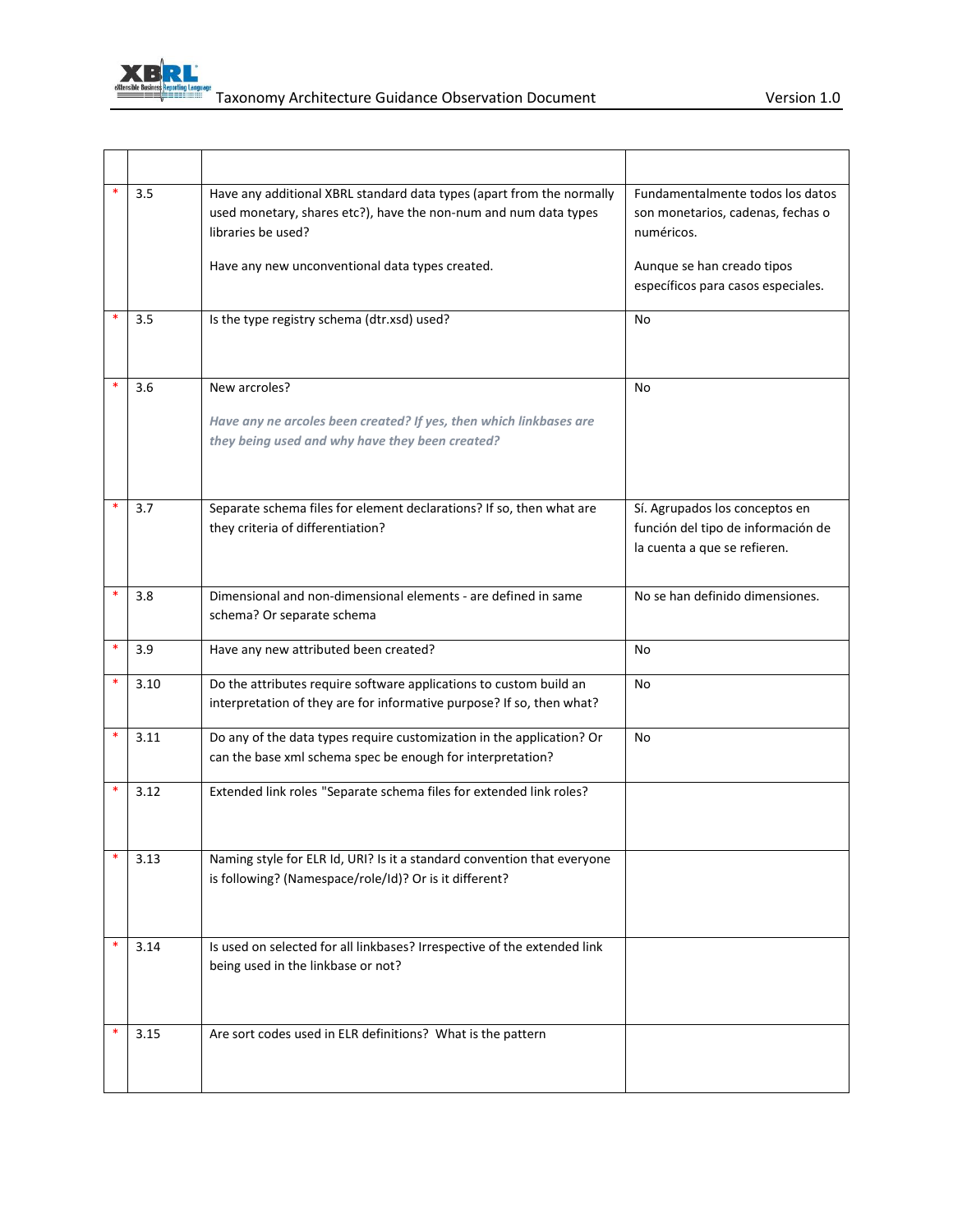

|  | Generic linkbase used to provide definitions for ELRs (in IFRS |  |
|--|----------------------------------------------------------------|--|
|  | taxonomy)"                                                     |  |
|  |                                                                |  |

#### **Label Linkbase**

| *      | 4.1 | Multiple languages? Multiple files? Single file?                                                                                                                                                                                                                                        | No        |
|--------|-----|-----------------------------------------------------------------------------------------------------------------------------------------------------------------------------------------------------------------------------------------------------------------------------------------|-----------|
| *      | 4.2 | Standard label construction convention?                                                                                                                                                                                                                                                 | Si        |
| $\ast$ | 4.3 | Are labels concatenated based on other relationships to give a long,<br>unique and descriptive label?                                                                                                                                                                                   | No        |
| *      | 4.4 | New label roles created?<br>What are the purpose(s) of the label?                                                                                                                                                                                                                       | <b>No</b> |
| *      | 4.5 | Are the labels unique?                                                                                                                                                                                                                                                                  | Si        |
| *      | 4.6 | Are preferred, negated, total or other labels used, does the presence<br>of these give specific meaning to the concept?                                                                                                                                                                 | No        |
| *      | 4.7 | Are documentation labels present?<br>What purpose do documentation labels and references serve? How do<br>they achieve that purpose? - e.g. Contain reference text or pointers to<br>references? How is it proposed to maintain these documentation<br>labels and who controls changes? | <b>No</b> |
| $\ast$ | 4.8 | Is style guide for labels available?                                                                                                                                                                                                                                                    | No        |
|        | 4.9 | Do all items have a label - including hypercube items, dimension items,<br>domain members, tuples ?                                                                                                                                                                                     | Si        |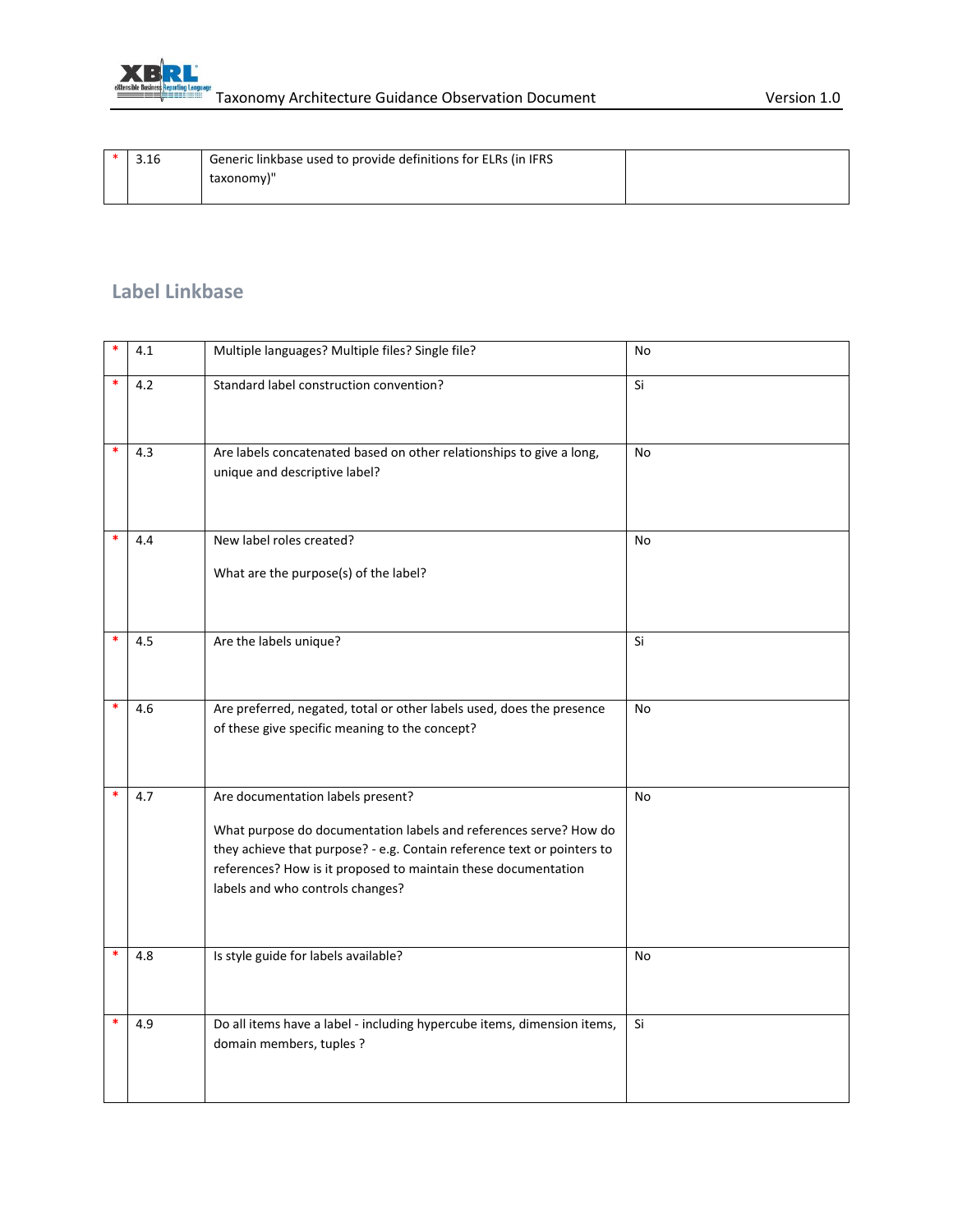

| 4.10 | Is the generic linkbase used for labels? Is a generic linkbase used | Se usa la linkbase genérica |
|------|---------------------------------------------------------------------|-----------------------------|
|      | rather than a label linkbase                                        |                             |
|      |                                                                     |                             |

#### **Reference Linkbase**

|        | 5.1  | Are there reference linkbase(s)?                                                                                   | Si |
|--------|------|--------------------------------------------------------------------------------------------------------------------|----|
| *      | 5.2  | Is the standard reference part schema used?                                                                        | Si |
| $\ast$ | 5.3  | Are alternative reference part schema(s) provided?                                                                 |    |
| *      | 5.4  | Reference roles used?                                                                                              |    |
| *      | 5.5  | References defined in one file, or modularized based on schema? or<br>standards?                                   |    |
| $\ast$ | 5.6  | References defined for all elements? Or only non-abstract, but<br>including axis, tables and members?              |    |
| $\ast$ | 5.7  | Are they any references created for Extended Link Roles (ELRs)?                                                    |    |
| $\ast$ | 5.8  | Is order attribute used for references?<br>Is there a sequence for reference parts?                                |    |
| $\ast$ | 5.9  | Do references complement or replace documentation labels? What is<br>the stated purpose of the reference linkbase? |    |
| *      | 5.10 | Are URLs or text Note references used? If so, how are they constructed<br>and maintained?                          |    |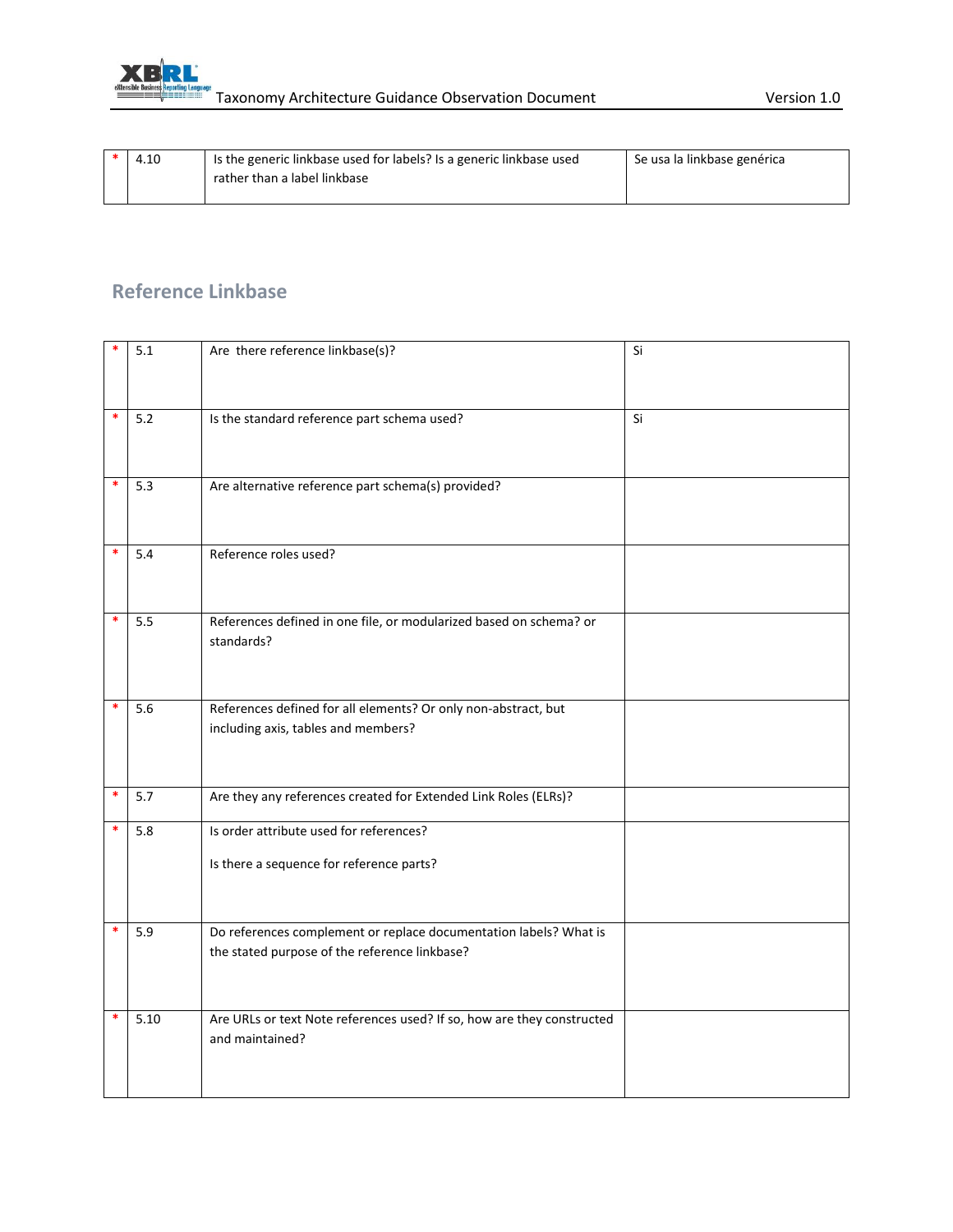

| ـ ـ ـ ـ ـ | Is generic linkbase used for references? s Is a generic linkbase used |  |
|-----------|-----------------------------------------------------------------------|--|
|           | rather than a reference linkbase?                                     |  |
|           |                                                                       |  |

#### **Presentation Linkbase**

| 6.1 | Grouped by accounting standards/regulatory authorities-Separate ELRs<br>to represent the different accounting standards of reporting or for<br>common reporting practices or for separate disclosures? | Hay una presentación por cada<br>informe definido en la Cuenta anual<br>de una entidad local     |
|-----|--------------------------------------------------------------------------------------------------------------------------------------------------------------------------------------------------------|--------------------------------------------------------------------------------------------------|
| 6.2 | Any elements remain unused in presentation linkbase?                                                                                                                                                   | No                                                                                               |
| 6.3 | What is the stated purpose of the Presentation linkbase?                                                                                                                                               | Facilitar la visualización de<br>instancias conformes con los<br>modelos que conforman la Cuenta |
| 6.4 | Does preferred role being used to specify? Or require any kind of<br>interpretation? Like the negated?                                                                                                 |                                                                                                  |

#### **Definition Linkbase**

| ∗      | 7.1 | Is the dimensional hierarchy aligned against the presentation? | No se han definido dimensiones |
|--------|-----|----------------------------------------------------------------|--------------------------------|
| $\ast$ | 7.2 | Is the segment element, the scenario element or both used?     |                                |
|        |     | Are multiple base sets used?                                   |                                |
|        |     |                                                                |                                |
|        |     |                                                                |                                |
| *      | 7.3 |                                                                |                                |
|        |     | Are multiple domains used?                                     |                                |
| *      | 7.4 | Are the dimension members hierarchised?                        |                                |
| ∗      | 7.5 |                                                                |                                |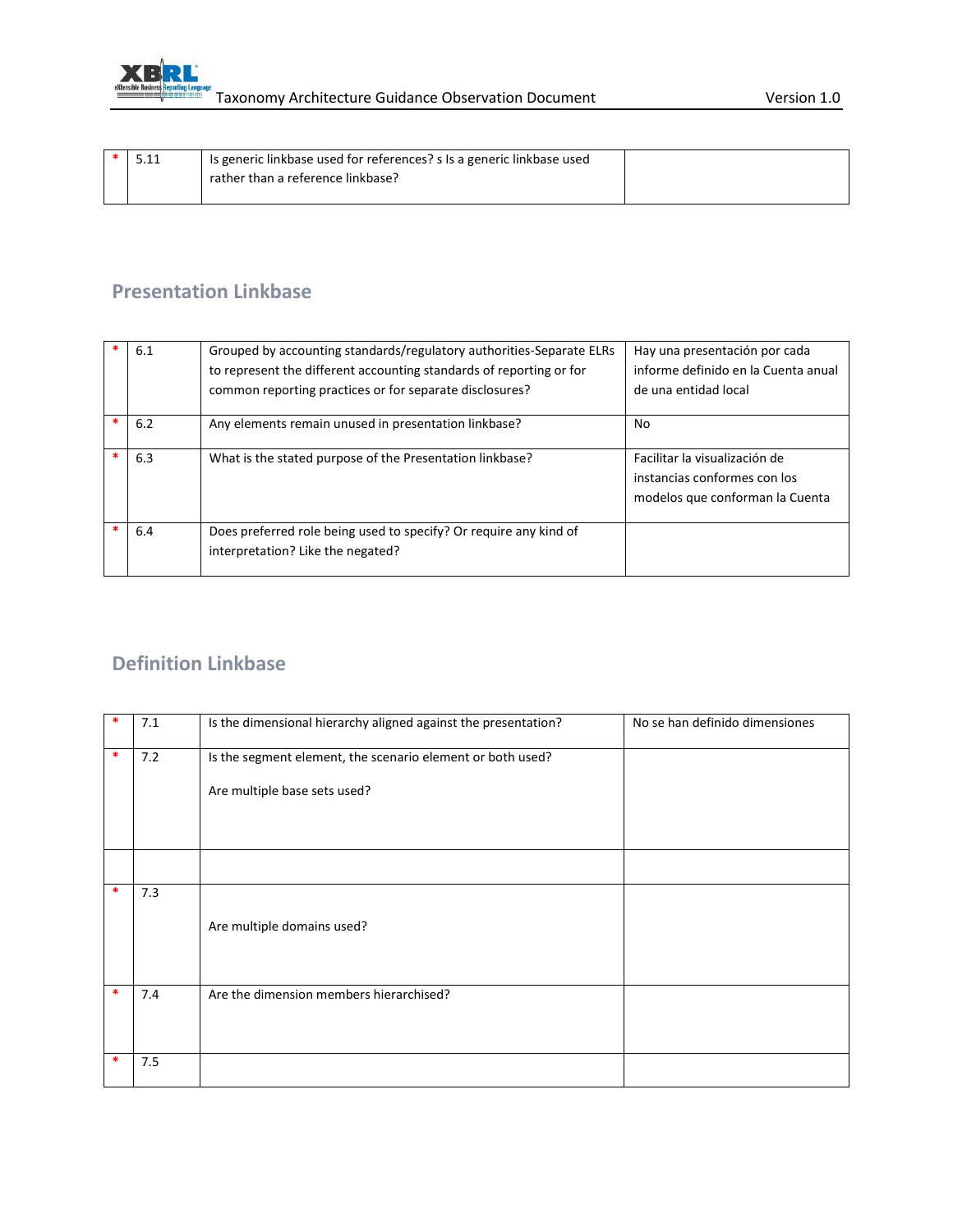

|   |      | Are there domain members that are not usable?                          |  |
|---|------|------------------------------------------------------------------------|--|
|   |      |                                                                        |  |
|   |      |                                                                        |  |
| * | 7.6  | Are inclusive hypercubes closed (closed attribute set to "true")?      |  |
|   |      |                                                                        |  |
|   |      |                                                                        |  |
| * | 7.7  | Are negated hypercubes (notAll arcrole) used? Why or why not?          |  |
|   |      |                                                                        |  |
|   |      |                                                                        |  |
| * | 7.8  | If so, are negated hypercubes closed (closed attribute set to "true")? |  |
|   |      |                                                                        |  |
|   |      |                                                                        |  |
| * | 7.9  | Are hypercubes reused in the DTS? Extent of reuse?                     |  |
|   |      |                                                                        |  |
|   |      |                                                                        |  |
|   | 7.10 | Are hypercubes defined in their own extended link role (ELR)?          |  |
|   |      |                                                                        |  |
|   |      |                                                                        |  |
|   | 7.11 | What is the usage of the targetRole attribute in the sequence of       |  |
|   |      | dimensional arcs?                                                      |  |
|   |      |                                                                        |  |
|   |      |                                                                        |  |
| * | 7.12 | Are dimensions redefined in the hypercubes?                            |  |
|   |      |                                                                        |  |
|   |      |                                                                        |  |
|   | 7.13 | If so, are they hierarchised?                                          |  |
|   |      |                                                                        |  |
|   |      |                                                                        |  |
|   | 7.14 | Are there empty hypercubes?                                            |  |
|   |      |                                                                        |  |
| * |      | Are there hypercubes with an empty dimension (forbidding               |  |
|   | 7.15 | hypercube)?                                                            |  |
|   |      |                                                                        |  |
|   |      |                                                                        |  |
| * | 7.16 | Are all the dimensions applied to primary items? Or there are some     |  |
|   |      | dimensions kept open to be applied?                                    |  |
|   |      |                                                                        |  |
| * | 7.17 |                                                                        |  |
|   |      | Is definition linkbase used for non-dimensional relationships?         |  |
|   |      |                                                                        |  |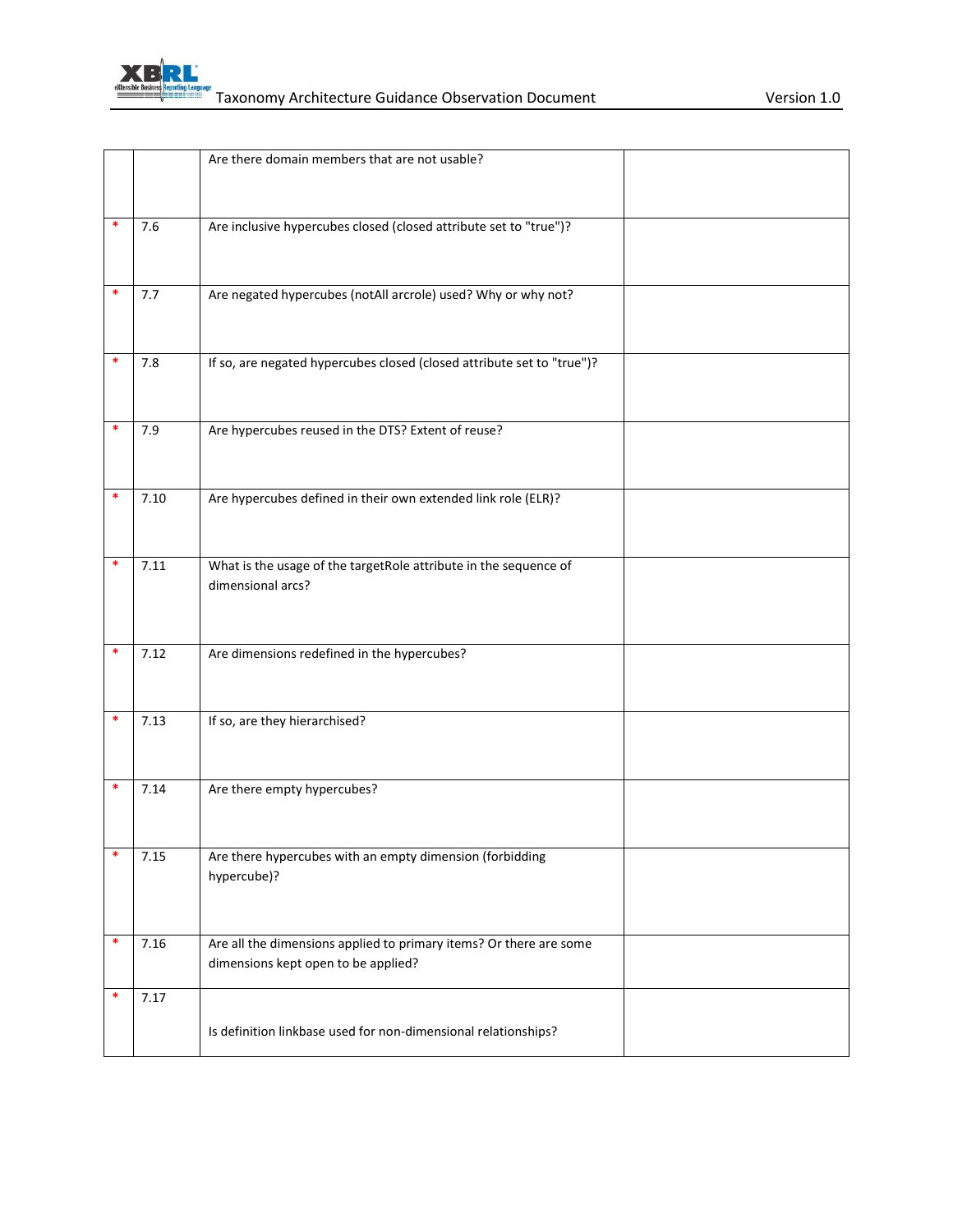

#### **Calculation Linkbase**

| 8.1 | Are the weights limited to -1 and 1? (Yes/No)                                            | Si |
|-----|------------------------------------------------------------------------------------------|----|
| 8.2 | If no, then what are they used for?                                                      |    |
| 8.3 | Does the filing rule specify decimals or precision or both?<br>(decimals/precision/both) |    |
|     |                                                                                          |    |

#### **Formula Linkbase**

|        | 9.1  | Is XBRL formula technology used?                                       | No se han definido fórmulas |
|--------|------|------------------------------------------------------------------------|-----------------------------|
| $\ast$ | 9.2  | Have assertions been used?                                             |                             |
| $\ast$ | 9.3  | Have formulas been used?                                               |                             |
| *      | 9.4  | Does it have computation formula calculations?                         |                             |
| *      | 9.5  | Is every assertion or formula identified?                              |                             |
| $\ast$ | 9.6  | Is there a convention for the identification of assertions / formulas? |                             |
| *      | 9.7  | Are tolerance margins used?                                            |                             |
| ∗      | 9.9  | How are tolerance margins defined?                                     |                             |
| *      | 9.10 | Are generic messages used?                                             |                             |
| *      | 9.11 | Are assertions used together with calculation linkbase hierarchies?    |                             |

#### **Data Models**

| 9.1 | Single axis tables? How have they been modeled? Simple hierarchies,<br>Tuples, Typed Dimensions or explicit dimensions-How a list is<br>modeled? | Con tuplas de items en secuencia.                                                                                   |
|-----|--------------------------------------------------------------------------------------------------------------------------------------------------|---------------------------------------------------------------------------------------------------------------------|
| 9.2 | Multiple axis tables? How have they been modeled? How a matrix is<br>modeled?                                                                    | Con tuplas de items en secuencia de<br>los cuales un ítem o varios ítems<br>son la clave para identificar la tupla. |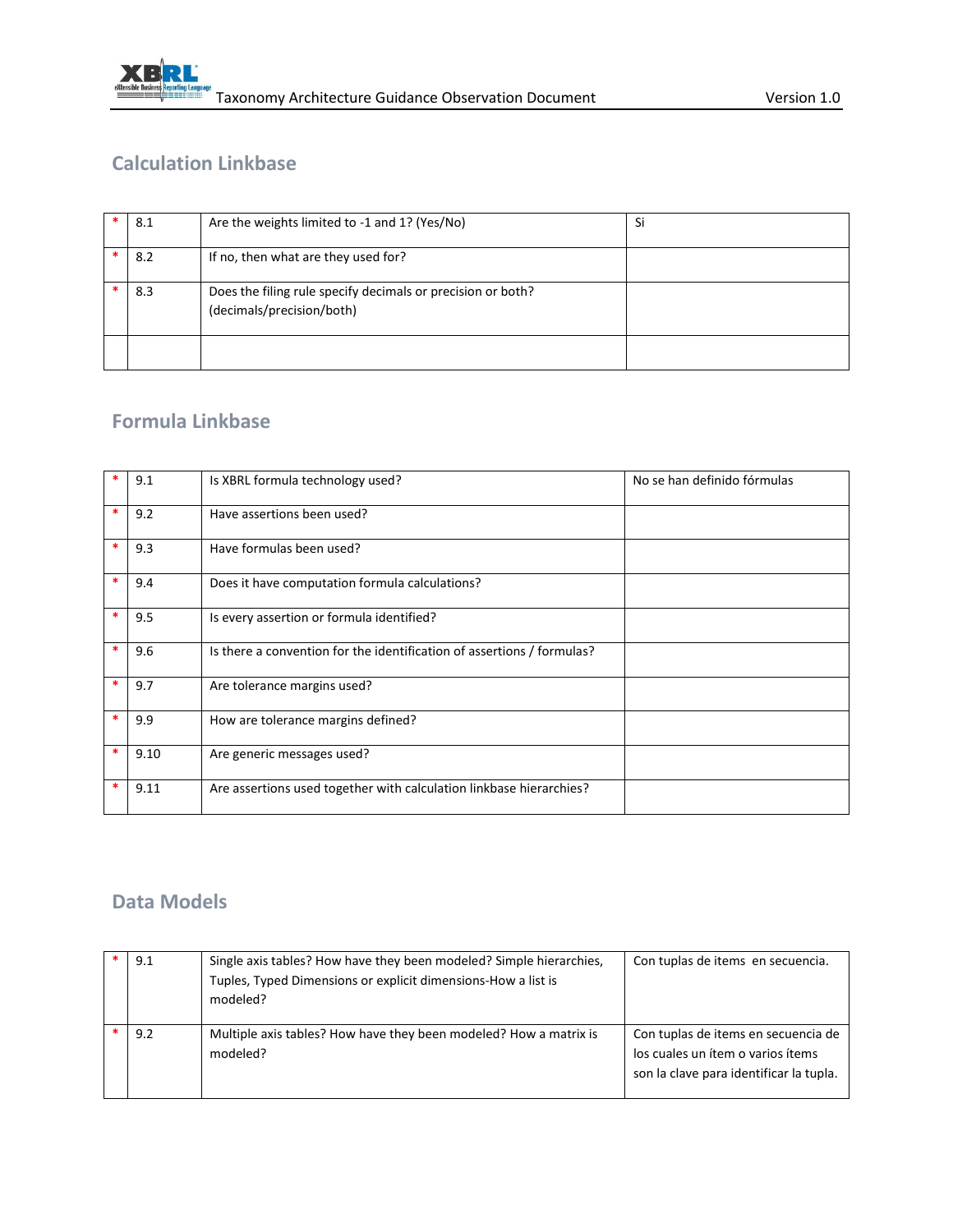

| *      | 9.3  | Textual data? With numbers/dates?                                                                                                                                                                                   | Ambos                                                                                                                                   |
|--------|------|---------------------------------------------------------------------------------------------------------------------------------------------------------------------------------------------------------------------|-----------------------------------------------------------------------------------------------------------------------------------------|
| $\ast$ | 9.4  | How are roll up calculations modeled?                                                                                                                                                                               |                                                                                                                                         |
| *      | 9.5  | How are roll-forward (movement analysis) calculations modeled?                                                                                                                                                      |                                                                                                                                         |
| *      | 9.6  | Mandatory and non Mandatory disclosures?-Methods of enforcing<br>mandatory disclosures.                                                                                                                             |                                                                                                                                         |
| $\ast$ | 9.7  | Business rules represented-Methods of representing business rules<br>through formulas, formal presentation structure of the financial<br>statement or report, calculation linkbases and other external<br>mechanism |                                                                                                                                         |
|        | 9.9  | Multiple disclosure reports?-Whether it accomplishes the task of filing<br>to multiple regulatory agencies for example HMRC and the Companies<br>house                                                              |                                                                                                                                         |
|        | 9.10 | Does the taxonomy cover a single purpose/form or multiple?                                                                                                                                                          | Un solo propósito, la información<br>de la Cuenta anual de entidades<br>locales, aunque contiene múltiples<br>formularios relacionados. |
| $\ast$ | 9.11 | Does the taxonomy cover the requirements of more than one user?                                                                                                                                                     | Si                                                                                                                                      |
| $\ast$ | 9.12 | Definition linkbase used for?                                                                                                                                                                                       |                                                                                                                                         |
| *      | 9.13 | What meaning does instant and duration have?                                                                                                                                                                        |                                                                                                                                         |
| $\ast$ | 9.14 | What period type(s) are used for narrative items?                                                                                                                                                                   |                                                                                                                                         |
| $\ast$ | 9.15 | What period type(s) are used for dates?                                                                                                                                                                             |                                                                                                                                         |
| $\ast$ | 9.16 | What period type(s) are used for abstract items?                                                                                                                                                                    |                                                                                                                                         |
| *      | 9.17 | How are balancing items ("other" in a list) modelled?                                                                                                                                                               |                                                                                                                                         |
|        | 9.18 | How are other participants in the report content modelled?                                                                                                                                                          |                                                                                                                                         |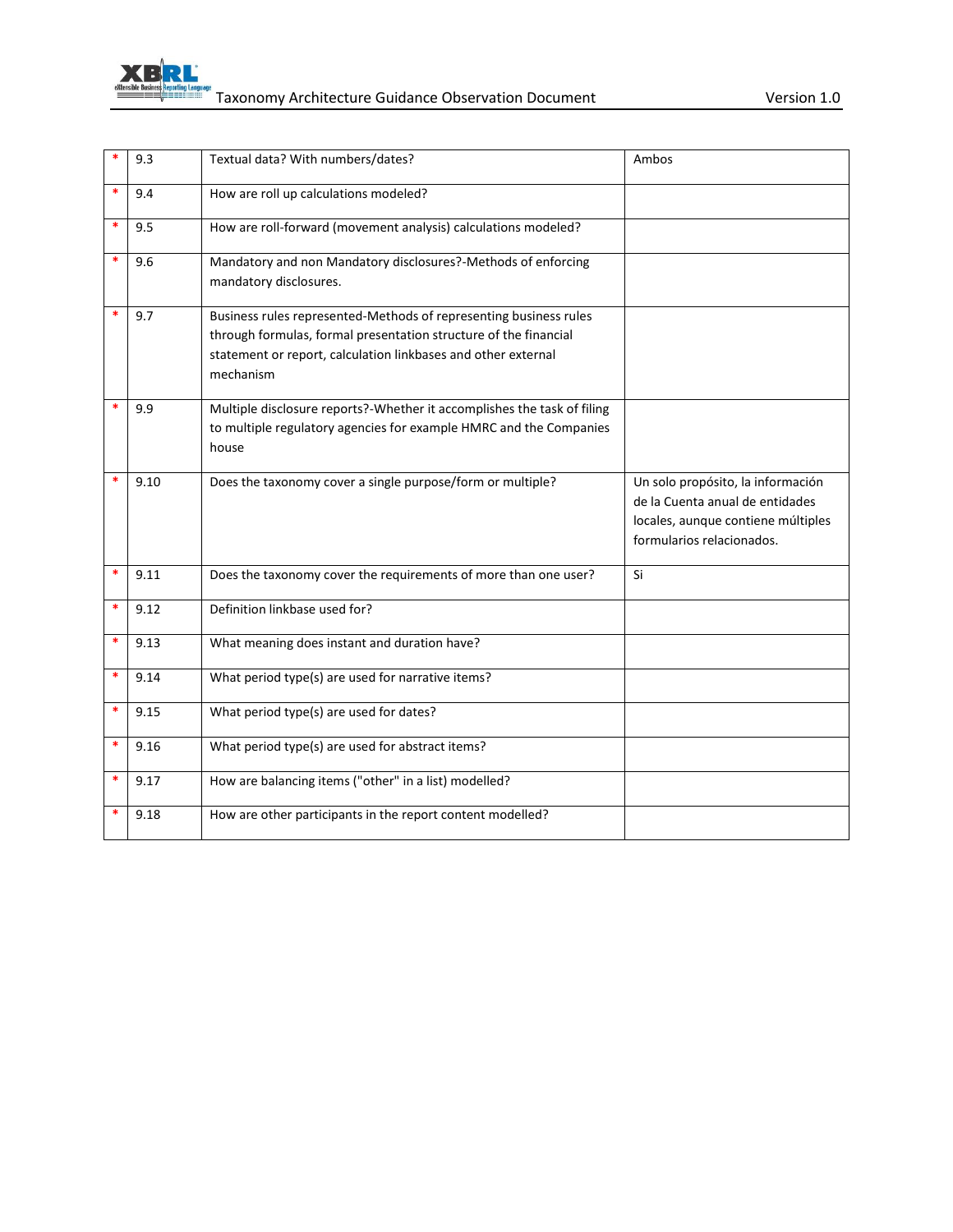# Taxonomy Owner Details

| Name            | Mº de Hacienda y             |
|-----------------|------------------------------|
|                 | Administraciones Públicas.   |
|                 | España.                      |
| Contact details | Xbrl-contaloc@igae.minhap.es |
| Organization    | <b>IGAE</b>                  |
| Comments        |                              |

# TAG-TF Analyst Details

| <b>Analyst Name</b> | Área de Cuenta General y Cuentas |
|---------------------|----------------------------------|
|                     | Económicas, IGAE.                |
|                     |                                  |
| Time taken          | 3 horas                          |
| Date                | 07/09/2012                       |
| Comments            |                                  |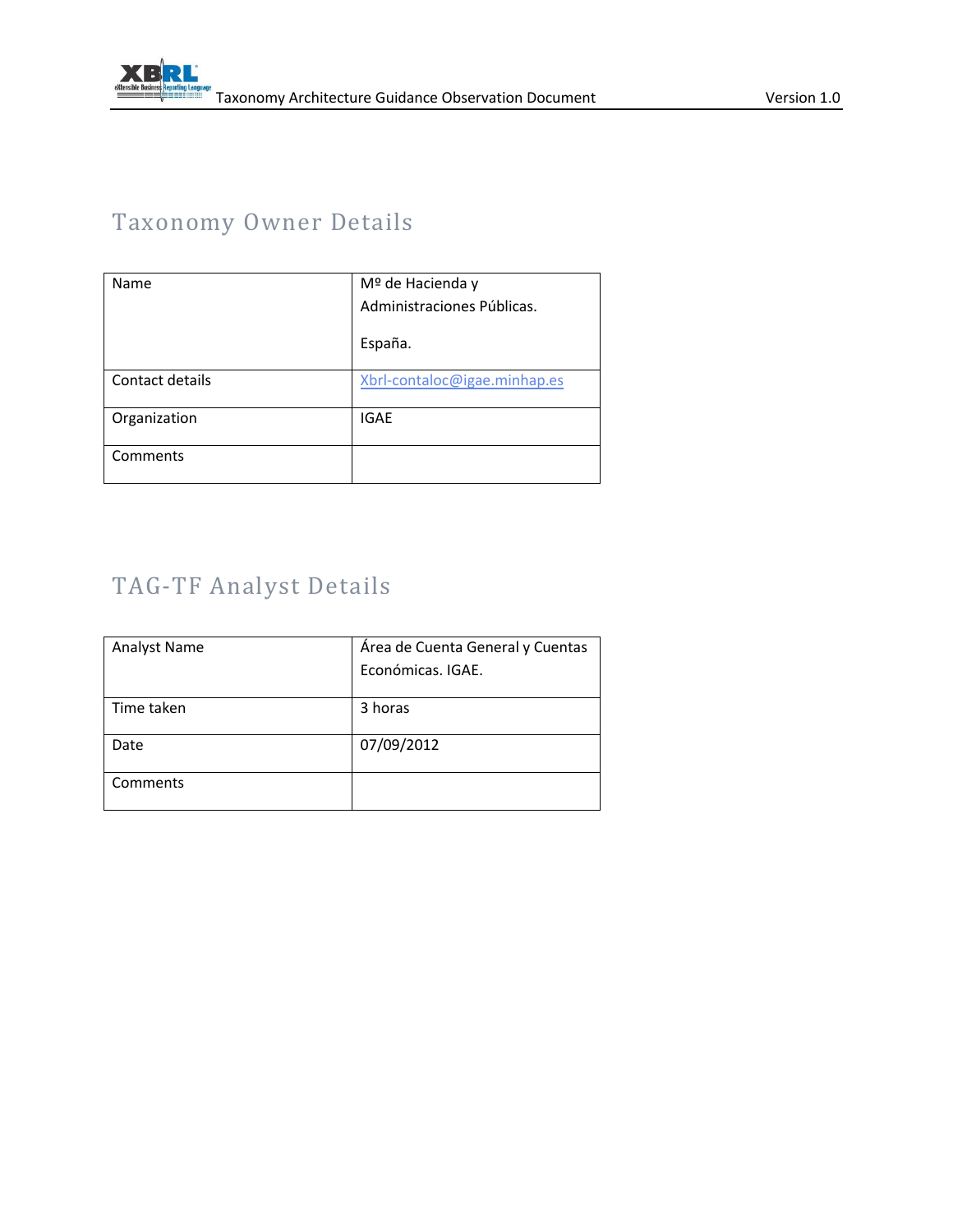# Anexo 1. Estructura modular de la taxonomía.